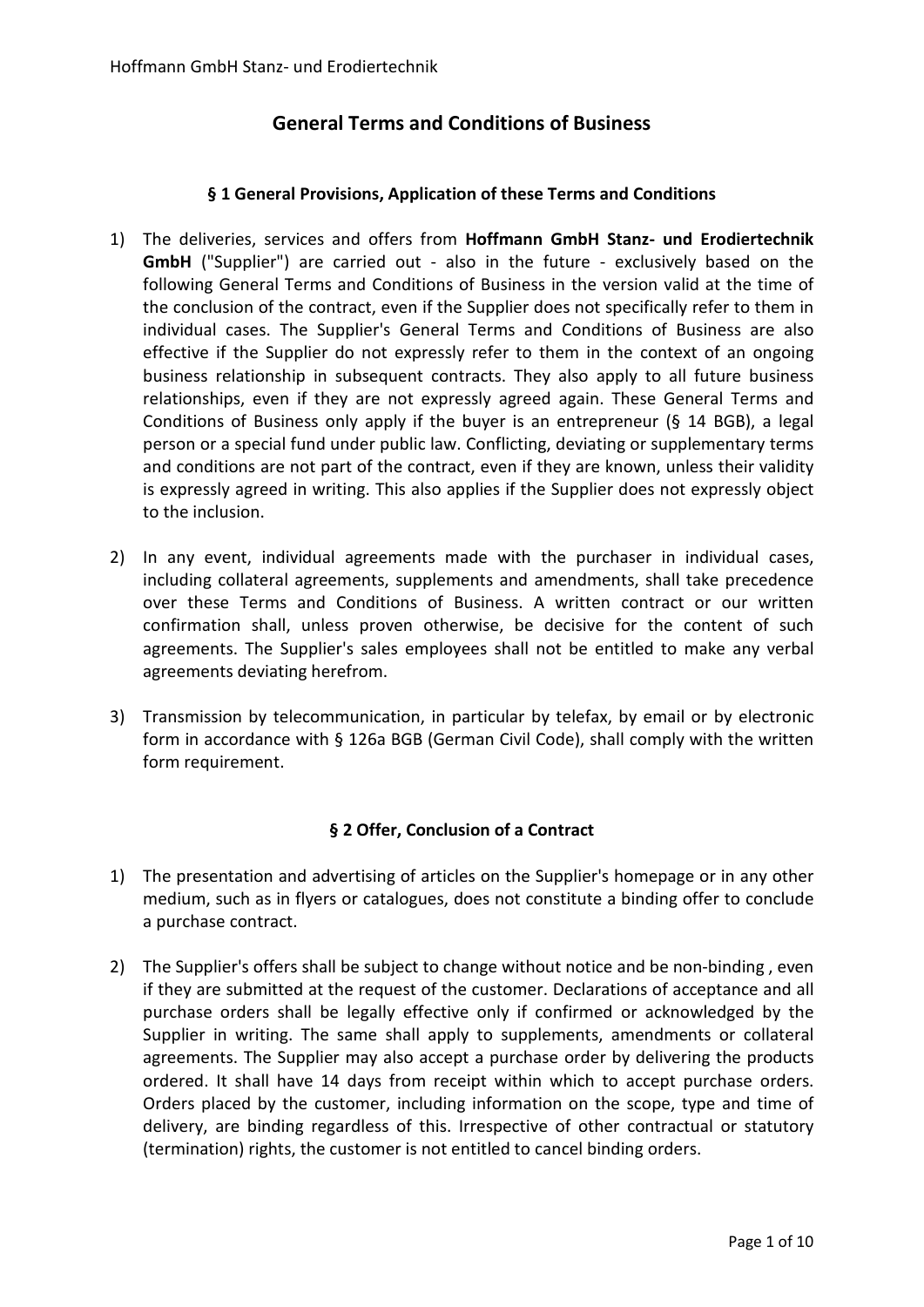- 3) Drawings, illustrations, dimensions, weights, load capacity or other performance data shall be binding only if expressly agreed upon in writing. These shall not constitute a guarantee of, or agreement on, any corresponding quality of the goods.
- 4) The Supplier's sales employees shall not be authorised to make verbal collateral agreements, or give verbal assurances, that go beyond the content of the written contract.

### **§ 3 Prices and Payment**

- 1) Orders for which no fixed prices have been expressly agreed upon shall be billed at the list prices valid on the day of delivery. All changes to the agreed foreign currency, or to the euro exchange rate, that arise after the contract has been concluded (date of the order acknowledgement) shall apply to the purchaser, insofar as these changes would be disadvantageous to the Supplier. Our prices shall not include statutory value-added tax. Value-added tax shall be shown separately in the invoice at the statutory rate valid on the day of invoicing. Unless otherwise agreed upon, the prices shall exclude packaging, insurance and freight. Deliveries are made ex works of the Supplier in Reilingen.
- 2) Mark-ups and recalculation of invoices on the agreed price are permissible, if circumstances such as: the cost of materials; wage and energy costs increases; rises in public charges etc. compel them, and the delivery or service is to take place more than 4 months after the conclusion of the contract. With such price increases, the buyer has the right to withdraw within 14 days from receiving notice of the price increase, in the case where the list price has risen considerably higher than the general cost of living. The percentage change in the respectively valid consumer price index (German "Verbraucherpreisindex") from the month of the conclusion of the contract to the month of the delivery or service of the supplier is taken into account.
- 3) The Supplier's invoices shall, unless otherwise agreed upon, be payable with a 2% cash discount in the event of payment within 10 days or net in the event of payment within 30 days, in each case from receipt of payment, except where other claims based on deliveries of goods are still outstanding at the time of payment.

The Supplier shall, despite any provisions of the purchaser contrary hereto, be entitled to first of all set off payments against the purchaser's older debts. In such case, the Supplier shall inform the purchaser of the type of set-off that has occurred. If costs and interest have already been incurred, the Supplier shall be entitled to first of all set off payment against costs, then against interest and finally against the principal claim. Payment shall not be deemed made until the amount is at the Seller's disposal. In the case of cheques, payment shall not be deemed made until the cheque has been cashed.

- 4) If the buyer defaults on payment, the statutory provisions shall apply.
- 5) Insofar as the Supplier becomes aware of circumstances that call into question the ability of the buyer to pay, in particular if a cheque is not cashed, or if the buyer ceases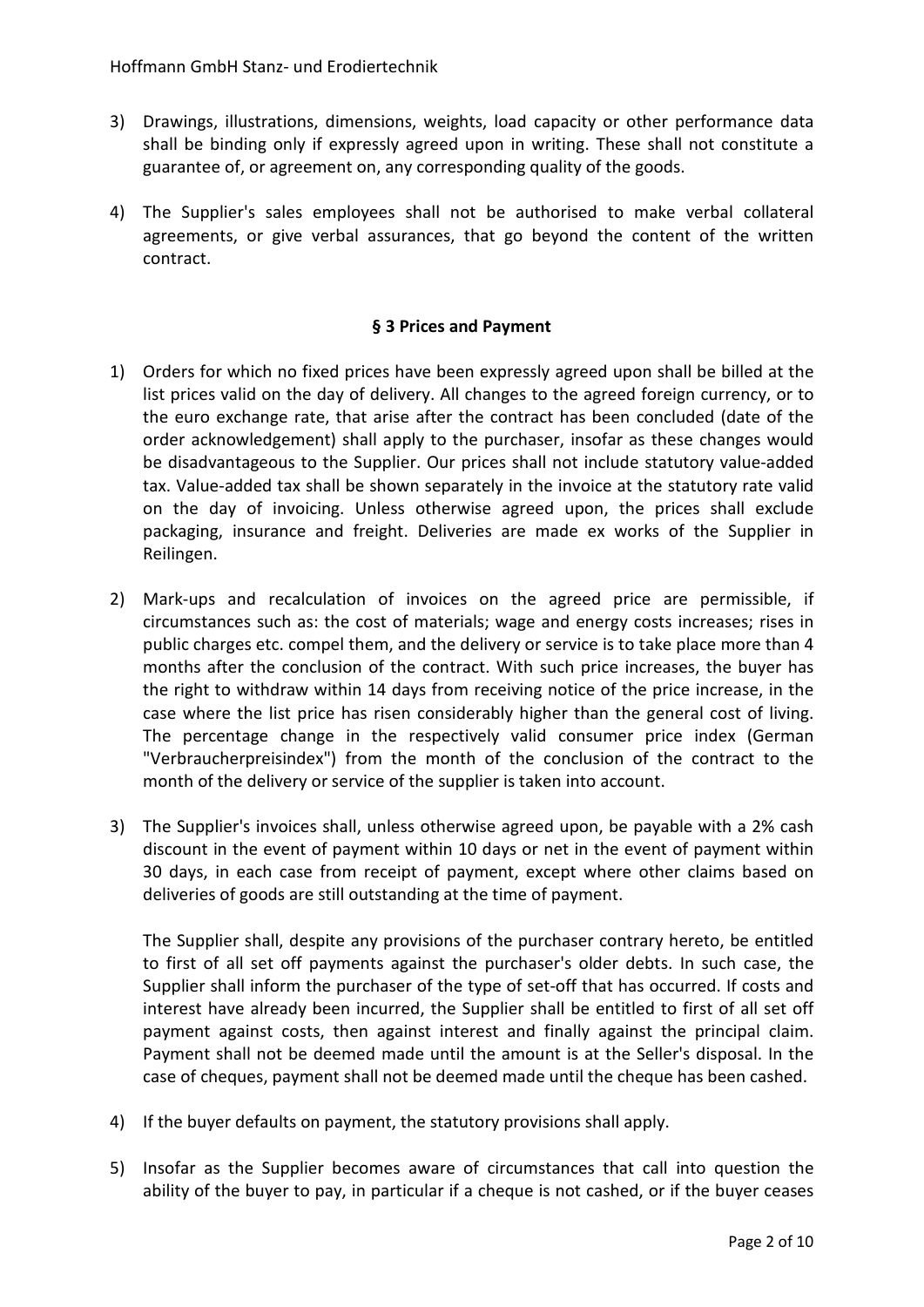its payments, the Supplier shall be entitled to declare the entire residual debt due immediately. Furthermore, the Supplier shall be entitled to demand advance payments or the provision of security.

6) The customer is only entitled to offset and withhold payment if his counterclaims have been legally established or are undisputed. The buyer is only authorized to exercise a right of retention if his counterclaim is based on the same contractual relationship.

# **§ 4 Delivery and Performance Period**

- 1) Delivery dates or periods, which may be agreed upon on a binding or non-binding basis, must be in writing or shall be subject to the Supplier's written confirmation. The occurrence of the Supplier's delay in delivery is determined by the statutory provisions. In any case, however, a reminder from the buyer is required.
- 2) Insofar as the underlying purchase contract concerns a transaction for delivery by a fixed date as defined by Section 286 (2), No. 4 *BGB* [German Civil Code] or Section 376 *HGB* [German Commercial Code], the Supplier shall be liable in accordance with the statutory provisions. The same shall apply, if, as a result of delayed delivery imputable to the Supplier, the buyer is entitled to claim that its interest in the further performance of the contract has ceased to exist. In this case, the Supplier's liability shall be limited to the foreseeable loss typically occurring, unless such delayed delivery is due to a grossly negligent or intentional breach of contract imputable to the Supplier, whereby fault on the part of the Supplier's representatives or authorised agents shall be attributable to the Supplier.

Likewise, the Supplier shall be liable in accordance with the statutory provisions in the event of delayed delivery, if delayed delivery is due to an intentional or grossly negligent breach of contract imputable to the Supplier, whereby fault on the part of the Supplier's representatives or authorised agents shall be attributable to the Supplier. However, the Supplier's liability shall be limited to the foreseeable loss typically occurring, unless delayed delivery is due to a grossly negligent or an intentional breach of contract imputable to the Supplier.

- 3) If culpably delayed delivery is due to a culpable breach by slight negligence of a material contractual duty (duties, the fulfilment of which makes the proper execution of the contract possible in the first place and on whose compliance the contractual partner regularly trusts and may rely), liability shall be governed by the statutory provisions, with the proviso that liability shall be limited to the foreseeable loss typically occurring.
- 4) Otherwise, the buyer may, in the event of delayed delivery imputable to the Supplier, assert compensation at the flat rate of 3% of the delivery value for every full week of default, but at most no more than 15% of the delivery value. We reserve the right to prove that no loss at all or a loss significantly lower than the above flat-rate compensation has been incurred by the buyer.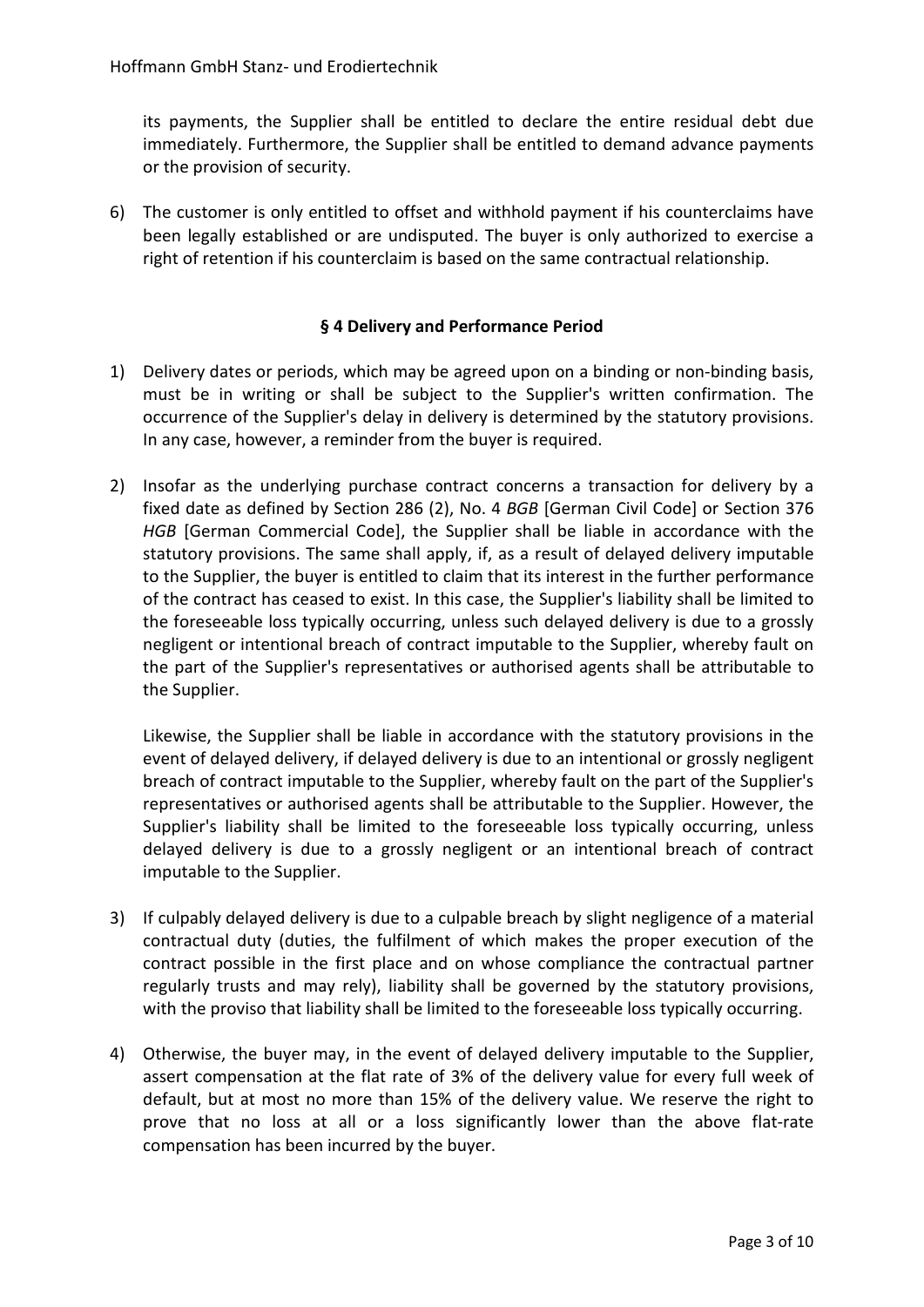- 5) Liability beyond this for delayed delivery imputable to the Supplier shall, without this affecting further statutory claims and rights to which the buyer is entitled in addition to the damage claim based on culpably delayed delivery, be excluded.
- 6) The Supplier shall be entitled to at any time make sub-deliveries and render sub-services if such sub-delivery is usable for the purchaser under the contractual provisions, delivery of the residual goods has been ensured and no considerable extra work or additional costs are incurred by the purchaser as a result thereof, unless the Supplier agrees to assume these costs.
- 7) Insofar as the buyer defaults on taking receipt of the delivery, the Supplier shall be entitled to demand compensation for the loss incurred and for any extra expenditure. The same shall apply if the buyer culpably breaches duties to co-operate. If and when the buyer defaults on taking receipt of the delivery or making payment, the risk of accidental deterioration and accidental destruction shall pass to the buyer.

### **§ 5 Passage of Risk/Shipment/Packaging**

- 1) The risk shall pass to the purchaser as soon as the goods have been handed over to the carrier or have left the Supplier's company building for the purpose of shipment.
- 2) Loading and shipment shall take place on an uninsured basis at the buyer's risk. Transportation insurance covering the delivery shall be taken out, if so requested by the buyer. Unless otherwise expressly agreed, the resulting additional costs are to be borne by the buyer.
- 3) If shipment is delayed on request or for reasons imputable to the buyer, the Supplier shall store the goods at the buyer's expense and risk. In this case, notice of readiness for shipment shall be deemed equivalent to shipment.

#### **§ 6 Warranty**

1) Defect-related claims of the buyer shall exist only if the buyer has properly met its obligations to inspect the goods and give notice of defects in accordance with Sections 377 and 381 *HGB* [German Commercial Code]. A prerequisite for the purchaser's defectrelated rights is that the purchaser must inspect the delivered goods upon receipt and give the Supplier written notice of defects promptly, no later than 2 weeks after receipt of the goods. Hidden defects shall be reported to the Supplier in writing promptly upon their discovery. In any event, the defects shall be described in such notification in detail and precisely. If the buyer accepts our delivery or service in the knowledge of a defect, his rights in respect of this defect shall only be accepted if they are expressly reserved in writing. If the delivered item is to be built into another item by the buyer or brought in in some other way, the buyer has to carry out the examination before the installation. The above regulation also applies in the event that the supplier delivers directly to his customer at the buyer's request (drop shipments). The delivery ordered by the buyer as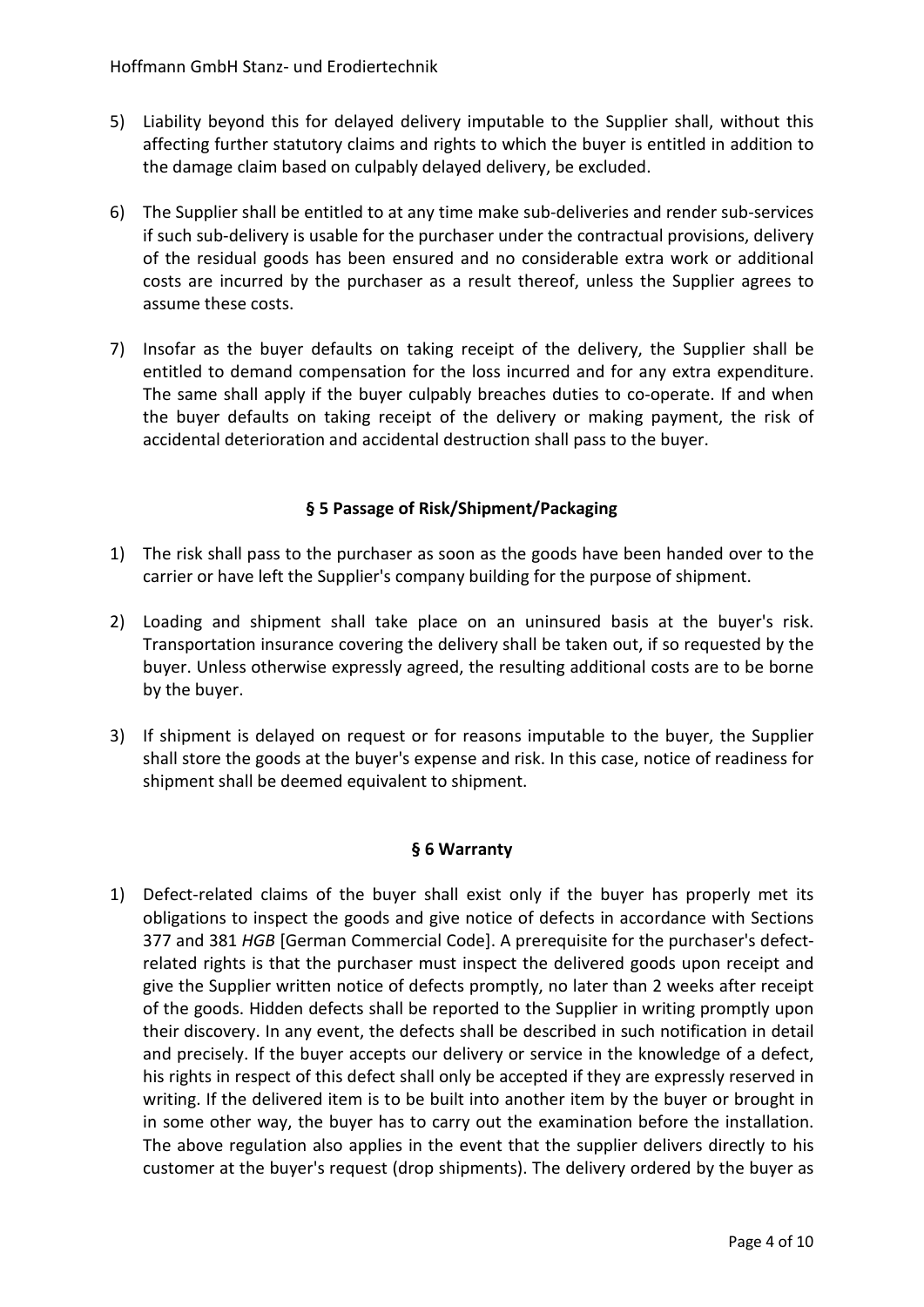part of a drop shipment does not release the buyer from the above period for examination and complaint.

2) Insofar as a defect in quality imputable to the Supplier exists, the Supplier shall, with the exclusion of the buyer's rights to rescind the contract or reduce the purchase price, be obliged to render supplementary performance, unless the Supplier is entitled to refuse to render supplementary performance. The supplier is entitled to refuse the supplementary performance chosen by the buyer if it is only possible at disproportionate costs. There are disproportionate costs in the case of supplementary performance costs that exceed 150% of the value of the item in a defect-free condition or 200% of the defect-related lower value, unless the supplier is responsible for the defect intentionally or through other serious negligence. The buyer shall grant a reasonable period for supplementary performance. Supplementary performance may, at the Supplier's option, be brought about by eliminating the defect (rectification) or by delivering new goods. In the case of defect elimination, the Supplier shall bear the necessary expenditure. These are excluded if the expenses increase because the delivered item was subsequently moved to a location other than the buyer's branch, unless the transfer corresponds to its intended use.

If supplementary performance has failed, the buyer may, at its discretion, demand a reduction in the purchase price or rescission of the contract. Rectification shall be deemed failed upon the second futile attempt, except where further rectification attempts are appropriate owing to the subject-matter of the contract and are reasonable for the buyer.

- 3) The purchaser's statutory rights of recourse against the supplier only exist insofar as the purchaser has not made any agreements with his customer that go beyond the statutory claims for defects. With regard to the reimbursement of expenses, the above regulation applies accordingly. Recourse claims according to § 445a Paragraph 1 and Paragraph 2 BGB are excluded, provided that the final buyer is not a consumer. If the final buyer is a consumer, the buyer as a right of recourse is entitled to equivalent compensation.
- 4) The buyer's statutory claims shall become statute-barred one year after the goods have been delivered to the buyer. In the event of fraud on the part of the Supplier, the statutory provisions shall apply.
- 5) The Supplier shall, without limitation, be liable in accordance with the statutory provisions for loss arising from mortal injury, physical harm or health damage due to a negligent or intentional breach of duty, as well as for loss under the *Produkthaftungsgesetz* [Product Liability Act]. For loss that is not covered by sentence 1 and is due to wrongful intent or gross negligence, the Supplier shall be liable in accordance with the statutory provisions. In the event of slight negligence, however, liability shall be limited to the foreseeable loss typically incurred. Insofar as a guarantee of quality and/or durability has been given, the Supplier shall be liable within the scope of this guarantee. However, liability for loss not resulting directly from the goods shall be excluded, unless the risk of such loss is evident from the guarantee of quality or durability.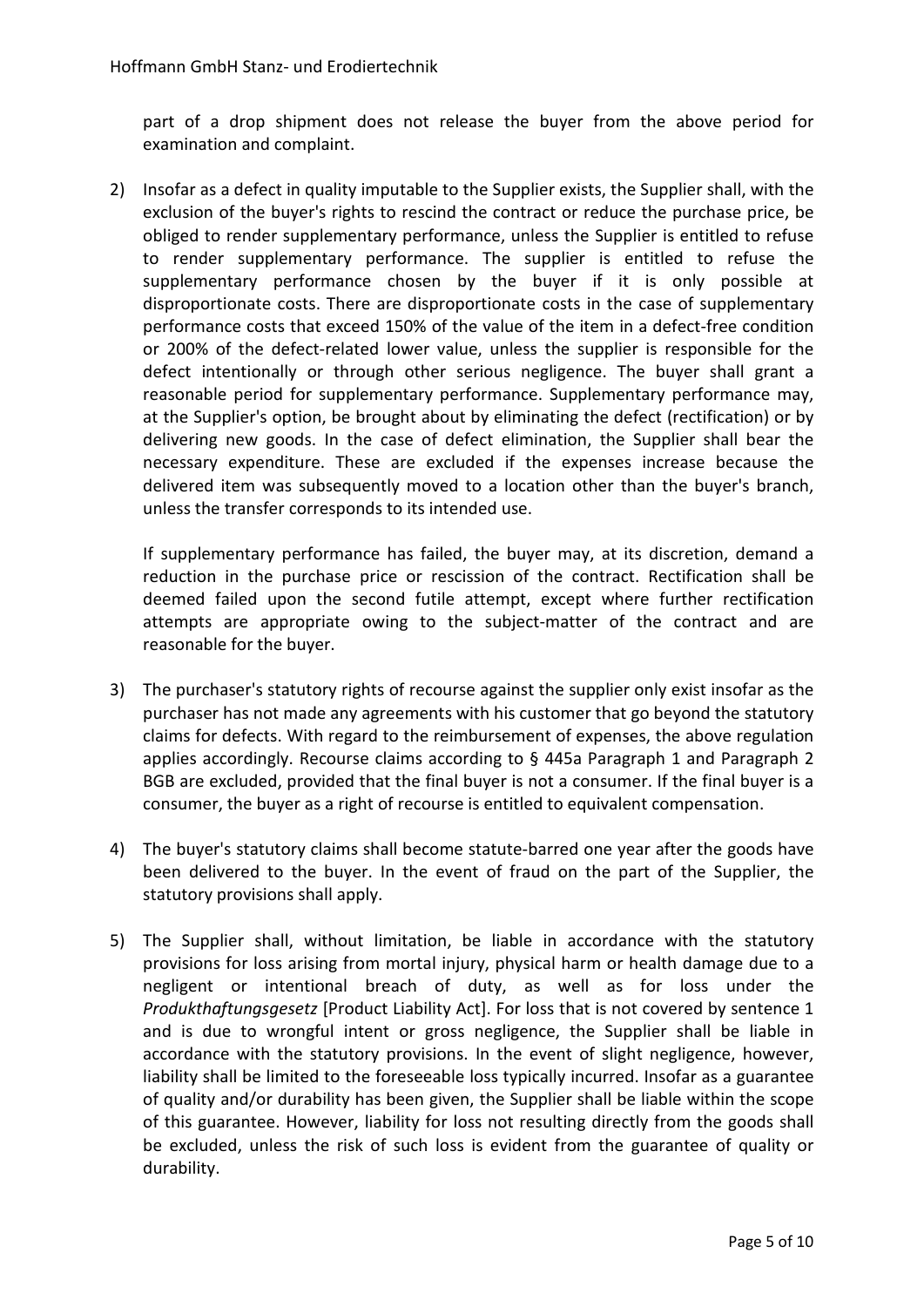- 6) Beyond the above provisions, liability for loss caused by ordinary negligence shall exist only if material contractual duties, i.e. duties material to the contract (obligations whose fulfilment is a prerequisite for the proper implementation of the contract and whose observance is normally expected, and may normally be expected, by the other Party) are breached. In such cases, liability shall be limited to the loss typically foreseeable.
- 7) Further liability shall, regardless of the legal nature of the claim asserted, be excluded. In particular, this shall also apply to tort claims and claims for the reimbursement of futile expenditure in lieu of performance, in particular a claim for compensation for damage that does not arise and / or exist in the delivered goods themselves (e.g. lost profit, consequential damage, other financial losses). The exclusion of liability shall also relate to the personal liability of the Supplier's employees, workers, personnel, representatives and authorised agents.
- 8) Damage claims based on a defect shall become statute-barred within one year of delivery or formal acceptance, insofar as formal acceptance has been agreed upon. This shall not apply in cases of mortal injury, physical harm or health damage or in cases of intentional or grossly negligent acts, for damage resulting from the breach of an essential contractual obligation or in the event of claims under the Product Liability Act.

# **§ 7 Retention of Title**

- 1) Until all claims (including all current account balance claims) to which the Supplier is entitled against the purchaser now or in future on any legal basis have been satisfied, the Supplier shall be provided with the following security. On request, the Supplier shall release such security of its choosing insofar as the value of the security exceeds the claims by more than 10% over a sustained period.
- 2) The goods shall remain the Supplier's property. Any processing or remodelling shall always occur on behalf of the Supplier as the manufacturer, but without placing the Supplier under any obligation. In case the Supplier's (co-)ownership rights lapse as a result of combining, it is hereby agreed that the purchaser's (co-)ownership rights in the item as a whole shall pass to the Supplier on a *pro-rata* basis in terms of value (invoiced amount). The purchaser shall hold in safekeeping the Supplier's (jointly owned) property free of charge. Goods in which the Supplier is entitled to (co-)ownership rights are hereinafter referred to as goods under retention of title.
- 3) The purchaser shall, as long as it is not in default, be entitled to process and sell in the proper course of business the goods under retention of title. Pledging or assignment as security shall not be permissible. The purchaser hereby fully assigns to the Supplier as security the claims (including all current account balance claims) resulting from onselling or on any other legal basis (insurance, tort) in respect of the goods under retention of title. The Supplier revocably authorises the purchaser to collect in its own name for the Supplier's account the claims assigned to the Supplier. This authorisation to collect claims may be revoked only if the purchaser fails to properly meet its payment obligations. If the reserved goods are resold by the buyer together with goods from third parties, the assignment of receivables from the resale shall apply, but only in the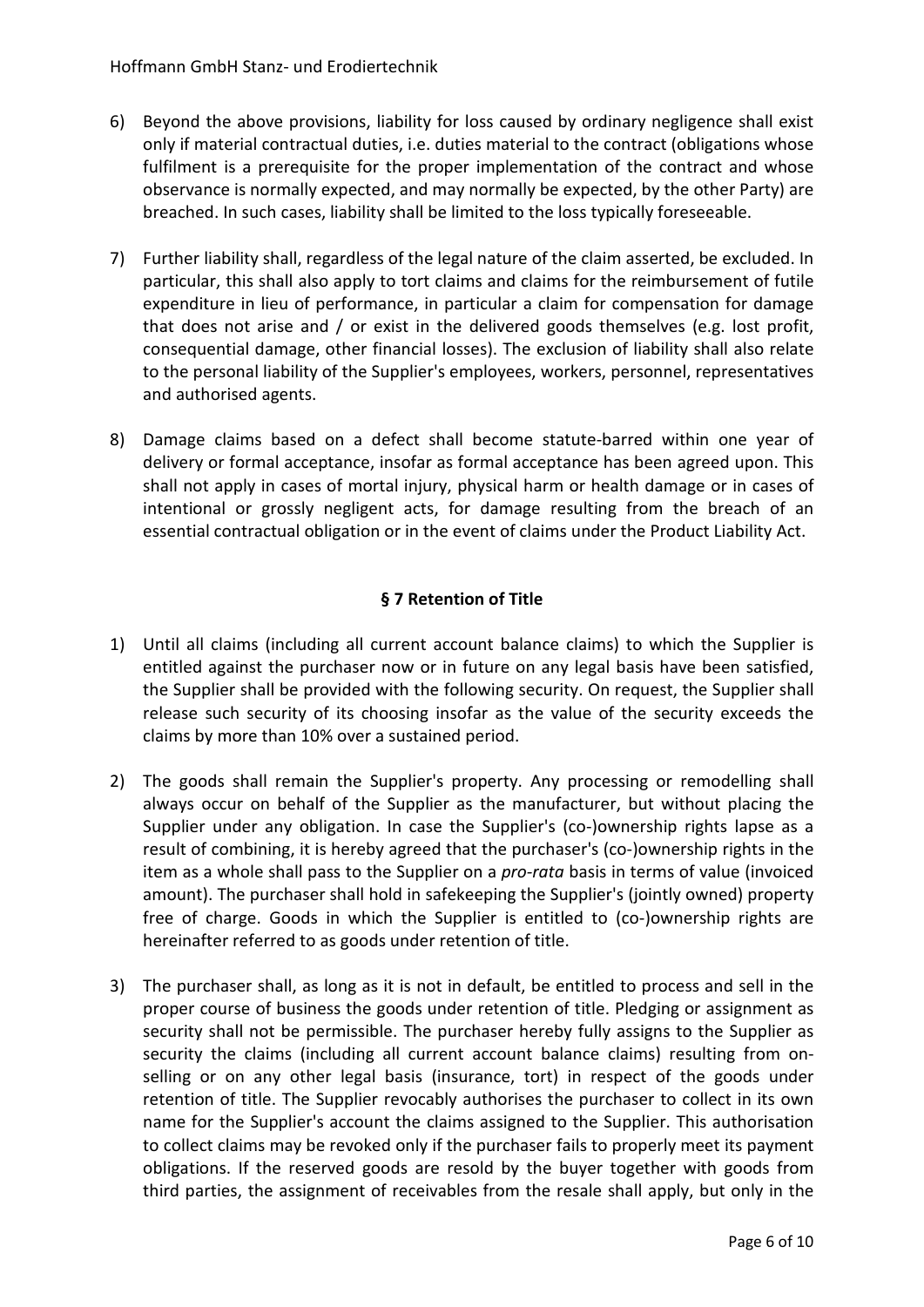amount of our invoice for the respective reserved goods sold. If goods in which the Supplier has a share are resold, the assignment of receivables in the amount of these shares, shall apply. The same applies to other receivables which replace the reserved goods or otherwise arise with respect to the reserved goods, such as, for example, insurance claims or claims resulting from a criminal action in the case of loss or destruction. The Supplier accepts the respective assignments.

- 4) If third parties seize the goods under retention of title, the buyer shall point out the Supplier's ownership. The Supplier shall be informed in writing of any attachments or other dangers ensuing from third parties in respect of the Supplier's rights, and be provided with all details required by the Supplier for third-party proceedings under Section 771 of the *Zivilprozessordnung* [Code of Civil Procedure]. Insofar as the Supplier suffers a loss because a third party is unable to pay the court and/or out-of-court costs required to be reimbursed to the Supplier by the third party in connection with proceedings under Section 771 of the *Zivilprozessordnung*, the purchaser shall be liable.
- 5) If the buyer acts contrary to the contract, in particular if it defaults on payment, the Supplier shall, after having set a reasonable time limit beforehand, be entitled to repossess the goods under retention of title or demand assignment of the buyer's repossession claims against third parties. Neither repossession of the goods under retention of title nor attachment of those goods shall constitute rescission of the contract.

# **§ 8 Design Changes, Standards**

- 1) The Supplier reserves the right to carry out design changes at any time. However, it shall not be obliged to also carry out such changes on products already delivered.
- 2) The deliveries and services shall conform to the respective applicable technical standards in Germany. In the case of use outside of Germany, the type and scope of the deliveries and services to be rendered by us shall be governed by the contractual agreement made and, in all other respects, by German law. The Supplier shall be required to observe legal provisions applicable at the place of use only insofar as expressly agreed upon with the purchaser. The purchaser shall inform the Supplier of the respective valid standards and safety provisions. Extra costs ensuing from compliance with such standards shall be borne by the purchaser.

# **§ 9 Property Rights**

1) The Supplier shall indemnify the purchaser and its customers against claims based on infringements of copyrights, trademarks or patents, unless the design of a delivery item originates from the purchaser. The Supplier's obligation to indemnify shall be limited to the foreseeable loss in terms of the amount. An additional prerequisite for indemnification is that the responsibility for conducting legal disputes must be left to the Supplier, and any alleged infringement of a right must be attributable exclusively to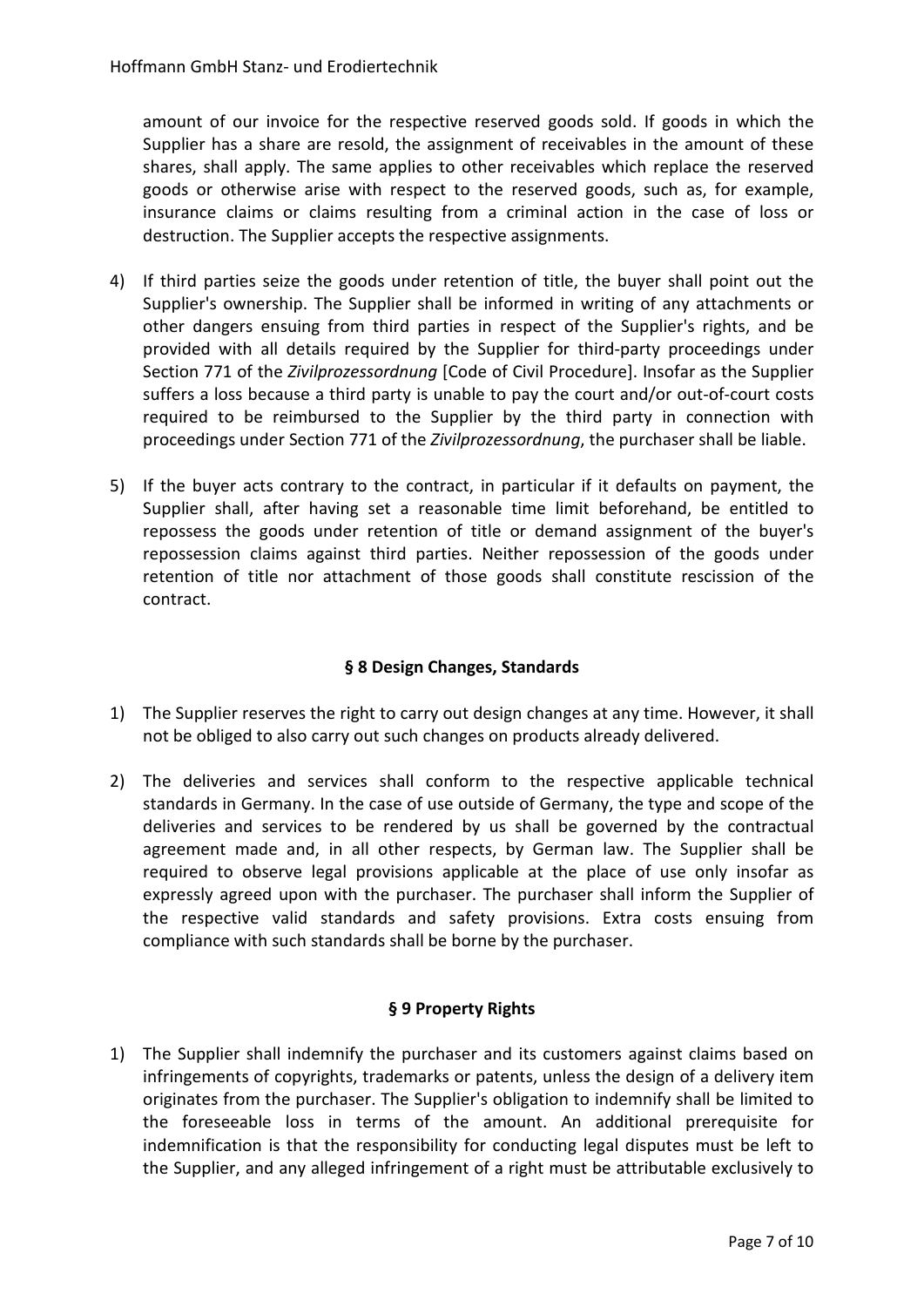the style of construction/design of the Supplier's delivery items without these being combined or used with other products.

- 2) The Supplier shall have the option of freeing itself from the obligations taken on under subsection 1 by either
	- a) obtaining the necessary licences regarding the right of use allegedly infringed, or
	- b) making available to the purchaser an altered delivery item, or parts thereof, that, if exchanged for the delivery item, or part thereof, infringed, eliminates the accusation of infringement in respect of the delivery item.

### **§ 10 Force Majeure**

If a force majeure event occurs the Supplier's delivery obligations are suspended; if a material change occurs in the relationship existing at the time of the contract's conclusion, the Supplier is entitled to rescind the contract. The same shall apply in the event of energy or raw materials' shortages, labour disputes, labour shortages; or raw materials, pandemics, administrative decrees, transportation or operational interferences of all types, if subsuppliers do not deliver to the Supplier in a timely and proper manner, unless the Supplier is responsible for this. Nor is the Supplier obliged to procure the goods from third parties. In the case of obstacles of a temporary duration, the delivery or service-provision periods are extended or the delivery or service-provision dates are postponed for the period of the hindrance plus an appropriate start-up period. The buyer can request clarification from the Supplier, as to whether the Supplier is rescinding the contract or whether the Supplier wants to fulfil the contract within an appropriate deadline. If the Supplier does not provide clarification, the buyer can rescind the contract.

#### **§ 11 Rescission, credit insurance, security**

The Supplier reserves the right to withdraw from the contract, via written notice to the buyer, if the Supplier's credit insurance and/or other companies informs the Supplier, that there is no sufficient limit available for deliveries to the buyer, or a limit has been cancelled, that the buyer is not insured, that it has suspended payments or it has provided inaccurate information with regard to its creditworthiness and this inaccurate information is of considerable importance. The buyer can prevent withdrawal if, within eight days from the Supplier's notice of withdrawal to it, it can provide a corresponding alternative form of security for the purchase price, which is acceptable to the Supplier.

#### **§ 12 Export restrictions, rescission**

The Supplier is entitled to withdraw from the contract if the buyer or the country in which it has its registered office is subject to export restrictions, in particular, the United States, the European Union and Germany, insofar as they relate to export, re-export, transfer of and resale of products. Withdrawal shall be declared by the Supplier within seven days from the date the export restriction becomes known to the Supplier. The same shall apply if the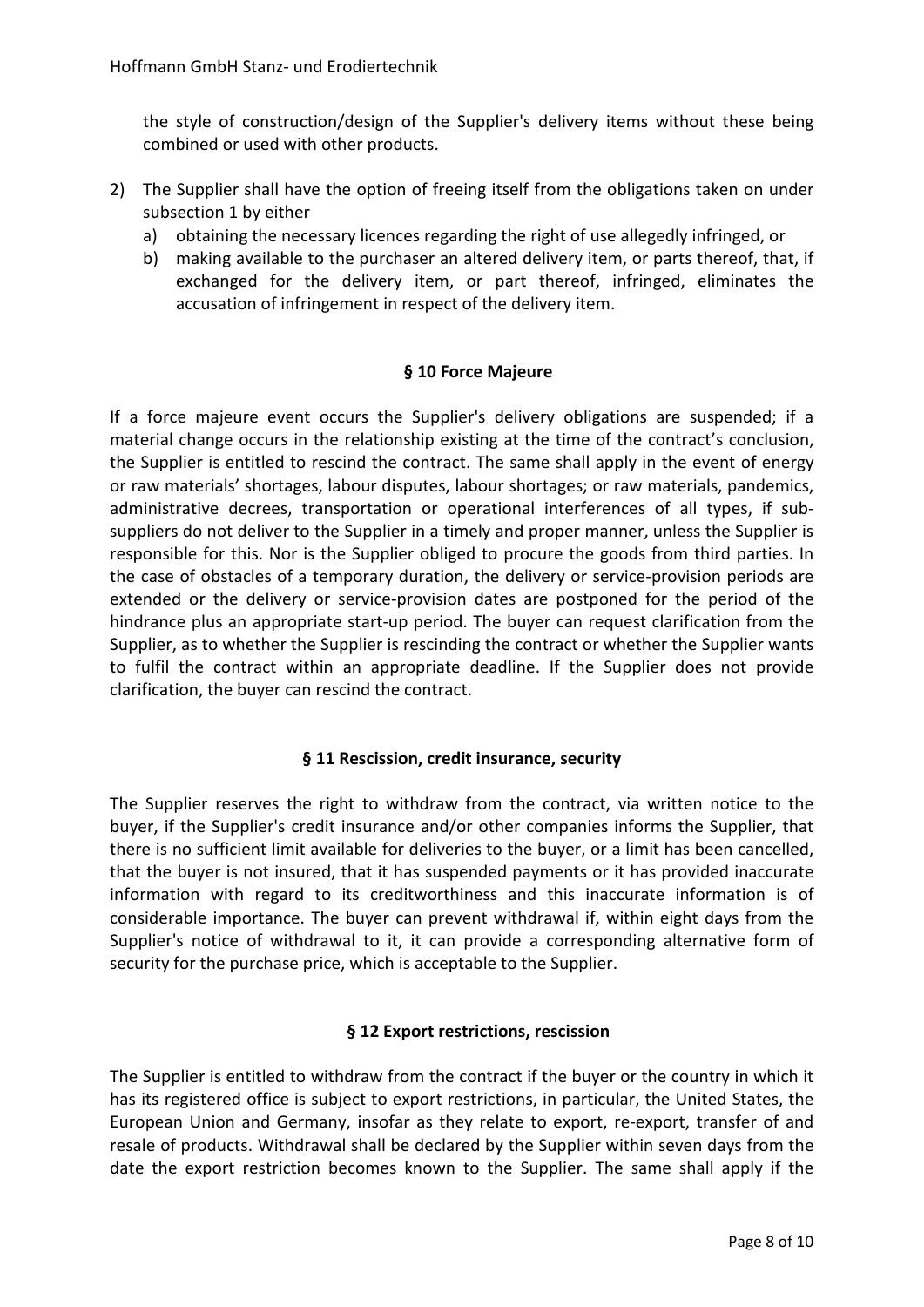country in which the company to be supplied or the buyer has its registered office, imposes import restrictions.

### **§ 13 Confidentiality**

The buyer undertakes not to transmit any business or operational secrets that may become known to it during the course of our business relationship (documents, drawings, plans, specifications, confidential information, expertise, production methods and the like), without the consent of the Supplier, and neither to make use of this information nor to share it with third parties. At the request of the Supplier, all available business or operational secrets of a material nature shall be returned to the Supplier. An exception to this is information that is publicly and lawfully accessible or information that was already known to the buyer before documentation was made available to it. The obligation to confidentiality shall also apply to the time after the end of the business relationship.

#### **§ 14 Data Protection**

- 1) The Supplier collects, stores, processes and uses personal data of the buyer if, to the extent and for as long as this is necessary for the establishment, implementation or termination of the contractual relationship. Any further collection, storage, processing and use of the buyer's personal data will only take place if it is required, permitted by a legal regulation or if the buyer has consented.
- 2) The buyer is aware that in order to carry out pre-contractual measures and fulfil the contract on the basis of Art. 6 Paragraph 1 lit. b General Data Protection Regulation (GDPR), email address and bank details are required.
- 3) The supplier is entitled to transfer the data of the buyer to third parties if and to the extent that this is necessary for the implementation of pre-contractual measures to fulfil this contract (e.g. invoicing, customer care,) in accordance with Article 6 (1) (b) GDPR. The supplier reserves the right to pass on this data to third parties (e.g. debt collection) in accordance with Article 6 (1) (b) and  $/$  or (f) GDPR within the framework of what is legally permissible, possibly also for the purpose of enforcing claims.
- 4) The supplier maintains current technical measures to ensure the protection of personal data. These are always adapted to the current state of the art.
- 5) The supplier will upon request provide the buyer with information on the saved personal data concerning the buyer under the legal requirements (Art. 15 GDPR). This also applies to the recipients or categories of recipients to whom this data is passed on and the purpose of storage. In addition, the buyer has the right, under the conditions of Art. 16 GDPR, the correction and / or, under the conditions of Art. 17 GDPR, the deletion and / or under the conditions of Art. 18 GDPR, to request restriction of processing. Furthermore, the buyer can request data transfer at any time under the conditions of Art. 20 GDPR. Personal data is only stored for as long as it is necessary to achieve the respective purpose. This usually corresponds to the duration of the contract.